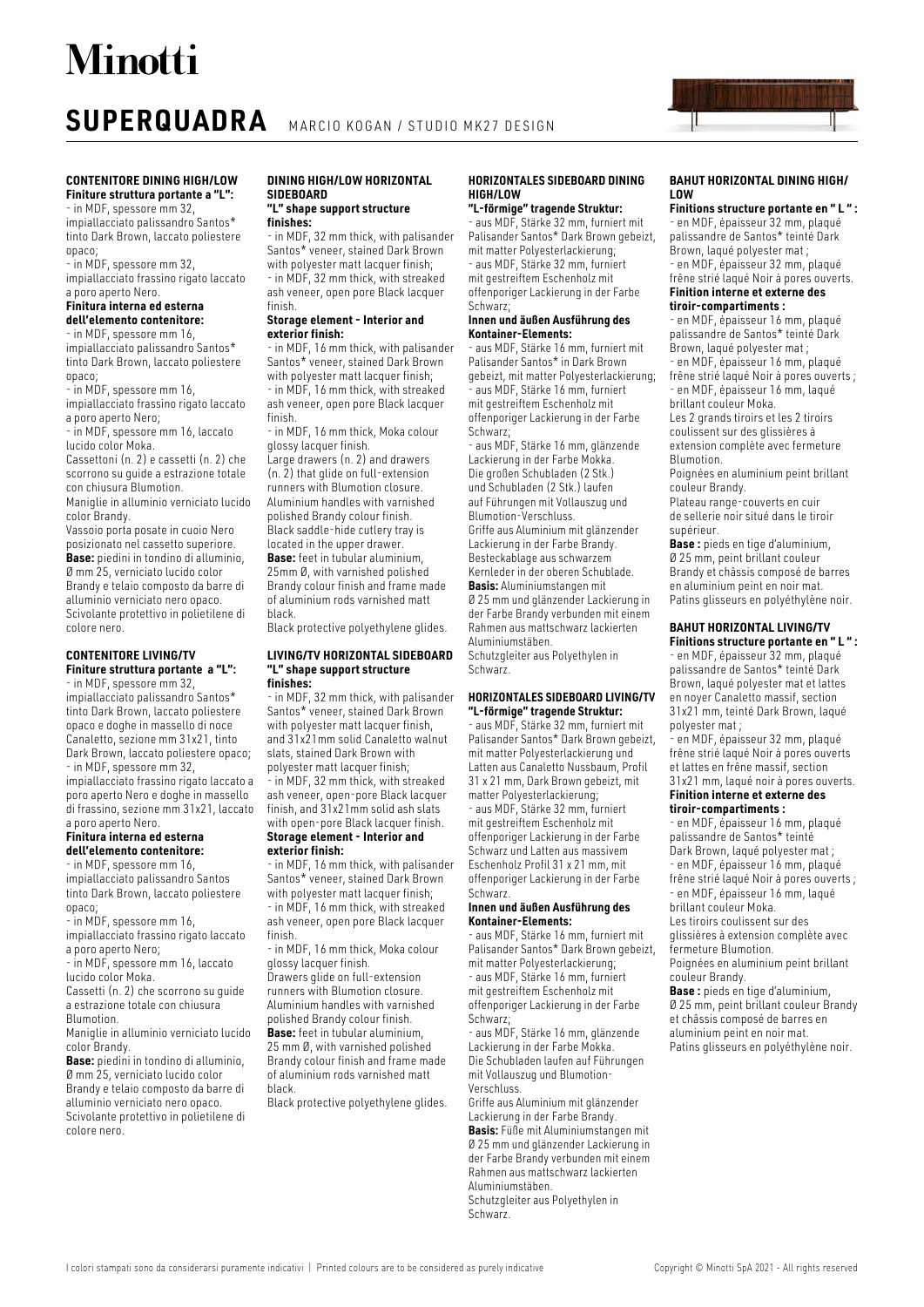## **CONTENITORE VERTICALE Finitura struttura:**

- in stratificato di MDF e alluminio, spessore mm 16, impiallacciato palissandro Santos\* tinto Dark Brown, laccato poliestere opaco. Telaio ante in alluminio verniciato lucido color Brandy, ante in vetro stratificato mm 3+3 bronzo con rete metallica interna color rame. Ripiani interni (n. 2) in alluminio satinato, verniciato lucido color Brandy.

Cassettiera in MDF impiallacciato palissandro Santos\* tinto Dark brown, laccato poliestere opaco con maniglia ricavata in massello e fondo della maniglia in metallo verniciato color Brandy lucido.

Schienale interno in specchio bronzato, spessore mm 5. All'interno del contenitore, sono presenti lungo i fianchi, n. 2 barre luminose a led con accensione tramite interruttore (alimentazione tramite batterie ricaricabili).

**Base:** piedini in tondino di alluminio, Ø mm 25, verniciato lucido color Brandy e telaio composto da barre di alluminio verniciato nero opaco. Scivolante protettivo in polietilene di colore nero.

**N.B.:** col passare del tempo, a causa delle escursioni termiche e delle variazioni di umidità, l'allineamento e lo spazio tra le varie doghe potrebbero subire qualche lieve cambiamento.

**\* il palissandro Santos deriva da foreste correttamente gestite.**

## **VERTICAL CABINET Structure finishe:**

- in laminated MDF and aluminium, 16 mm thick, with palisander Santos\* veneer, stained Dark Brown with polyester matt lacquer finish; Door frames in aluminium with varnished polished Brandy colour finish, doors in 3+3 mm bronzed colour laminated glass with internal copper colour metal mesh. Internal shelves (n. 2) in satin-finish aluminium with varnished polished Brandy colour finish.

Drawers in MDF with palisander Santos\* veneer, stained Dark Brown with polyester matt lacquer finish, with solid wood handle and metal handle plate with varnished polished Brandy colour finish.

Back interior in bronzed mirror, 5 mm thick.

Inside the cabinet, along the sides are n. 2 LED strip lights with on/off switch (rechargeable batteries).

**Base:** feet in tubular aluminium, 25 mm Ø, with varnished polished Brandy colour finish and frame made of aluminium rods varnished matt black.

Black protective polyethylene glides.

**N.B.:** over time, due to variations in temperatures and humidity, the alignment of and space between the slats could change slightly.

## **\* palisander Santos comes from properly managed forests.**

## **VERTIKALES SIDEBOARD Ausführung der Struktur:**

- aus MDF-Schichtholz und Aluminium, Stärke 16 mm, furniert mit Palisander Santos\* in Dark Brown gebeizt, mit matter Polyesterlackierung. Türrahmen aus glänzend lackiertem Aluminium in der Farbe Brandy, Türen aus Schichtglas 3+3 mm in der Farbe Bronze mit kupferfarbenem Metallnetz innen. Ablagen innen (2 Stk.) aus satiniertem Aluminium, glänzend lackiert in der Farbe Brandy.

Kommode aus MDF furniert mit Palisander Santos\* Dark Brown gebeizt, mit matter

Polyesterlackierung mit Muschelgriff aus Massivholz und Griffboden aus glänzend lackiertem Metall in der Farbe Brandy.

Bronzierte Spiegelrückseite innen, Stärke 5 mm.

Im Inneren des Schranks befinden sich entlang der Seiten 2 LED-Lichtleisten mit Einschalten per Schalter (Stromversorgung mit aufladbarem Akku).

**Basis:** Füße mit Aluminiumstangen mit Ø 25 mm und glänzender Lackierung in der Farbe Brandy verbunden mit einem Rahmen aus mattschwarz lackierten Aluminiumstäben. Schutzgleiter aus Polyethylen in Schwarz.

**N.B.:** Im Laufe der Zeit können sich aufgrund von Temperatur- und Feuchtigkeitsschwankungen die Ausrichtung und die Abstände zwischen den verschiedenen Latten leicht verändern.

**\* Santos Palisander stammt aus korrekt bewirtschafteten Wäldern.**

## **BAHUT VERTICAL Finition de la structure :**

- en MDF stratifié et aluminium, épaisseur 16 mm, plaqué palissandre de Santos\* teinté Dark Brown, laqué polyester mat.

Cadre des portes en aluminium peint brillant couleur Brandy, portes en verre feuilleté 3 + 3 mm bronze avec treillis métallique interne couleur cuivre.

2 étagères internes en aluminium satiné, peint brillant couleur Brandy. Caisson à tiroirs en MDF plaqué palissandre de Santos\* teinté Dark Brown, laqué polyester mat avec poignée en bois massif et cache-rosace en métal peint brillant couleur Brandy. Fond miroir bronze, épaisseur 5 mm. À l'intérieur du bahut, le long des

flancs, il y a 2 barres lumineuses LED avec allumage par interrupteur (alimentation via batteries rechargeables). **Base :** pieds en tige d'aluminium,

Ø 25 mm, peint brillant couleur Brandy et châssis composé de barres en aluminium peint en noir mat. Patins glisseurs en polyéthylène noir.

**N.B. :** au fil du temps, en raison des sautes de température et des variations d'humidité, l'alignement et l'espace entre les différentes lattes pourraient subir de légères modifications.

**\* le palissandre de Santos provient de forêts bien gérées.**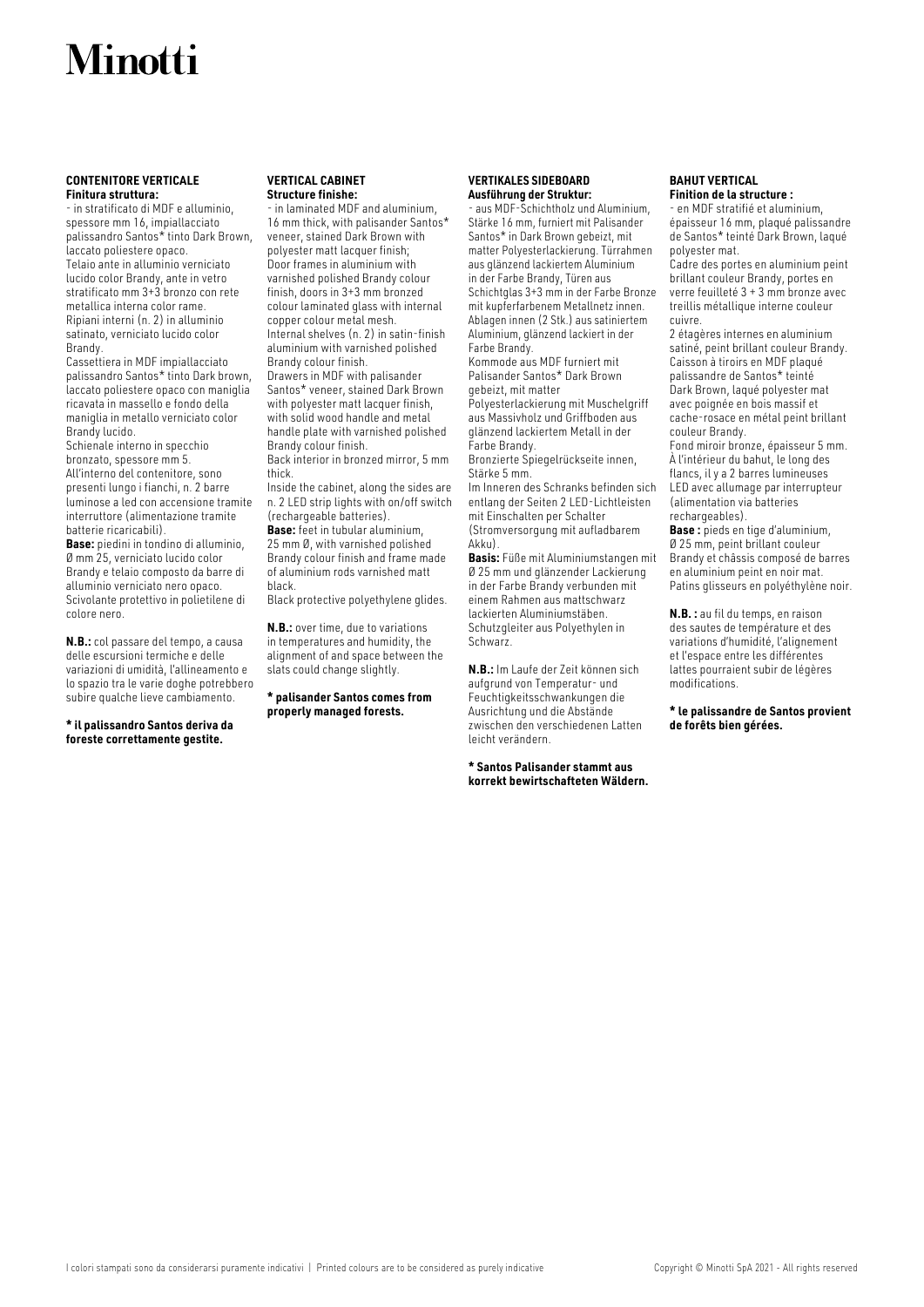CONTENITORI DINING HIGH/LOW - CONTENITORI LIVING/TV DINING HIGH/LOW SIDEBOARDS - LIVING/TV SIDEBOARDS

## STRUTTURA PORTANTE SUPPORT STRUCTURE

PALISSANDRO SANTOS PALISANDER SANTOS





FRASSINO RIGATO

NERO **BLACK** 

## ELEMENTO CONTENITORE (INTERNO - ESTERNO) STORAGE ELEMENT (INTERIOR - EXTERIOR)

PALISSANDRO SANTOS PALISANDER SANTOS





GLOSSY LACQUERED

LACCATO LUCIDO



BASI **BASES** 

MANIGLIE HANDLES

ALLUMINIO LUCIDO POLISHED ALUMINIUM



**STRUTTURA STRUCTURE** 

PALISSANDRO SANTOS PALISANDER SANTOS

RIPIANI INTERNI INTERNAL SHELVES

ALLUMINIO SATINATO SATIN ALUMINIUM

CONTENITORE VERTICALE VERTICAL CABINET

NERO

VASSOIO PORTA POSATE DOGHE SLATS

> NOCE CANALETTO CANALETTO WALNUT



NERO<br>BLACK



ALLUMINIO LUCIDO POLISHED ALUMINIUM

# BRANDY BLACK BLACK DARK BROWN BLACK BRANDY BRANDY

TELAIO ANTE

ALLUMINIO LUCIDO POLISHED ALUMINIUM

**BRANDY** 

FONDO MANIGLIA HANDLE PLATE

METALLO LUCIDO POLISHED METAL

ANTE DOORS



CUTLERY TRAY

CUOIO







**MIRROR** 



SCHIENALE INTERNO INTERNAL BACK



**SPECCHIO** 





CASSETTI **DRAWERS** 

PALISSANDRO SANTOS PALISANDER SANTOS

BRANDY DARK BROWN BRANDY BRANDY

GLASS WITH MESH

VETRO CON RETE

DOORS FRAME

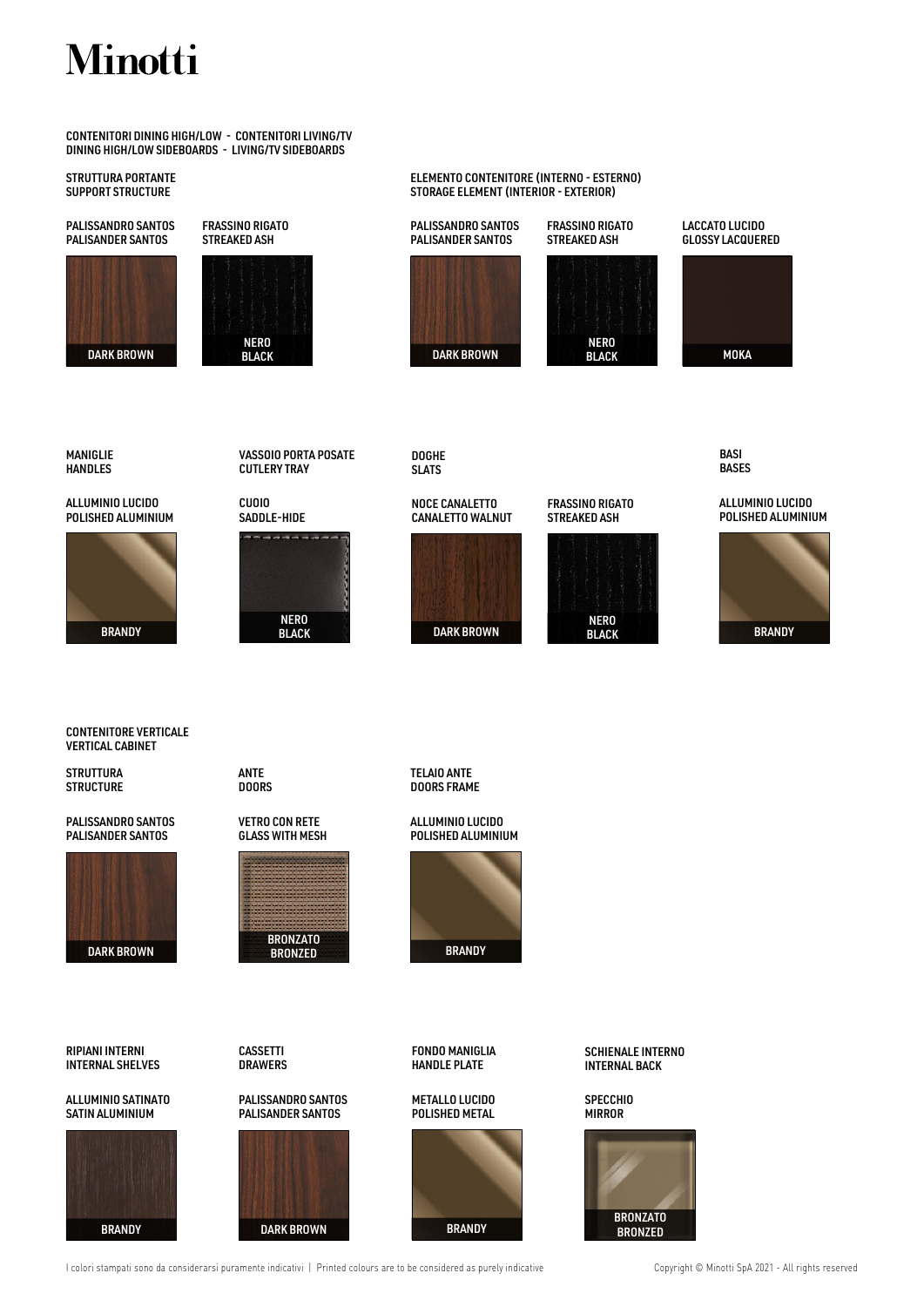## **CONTENITORE DINING HIGH | DINING HIGH SIDEBOARD \_ FEET CM 32,5**

## **STRUTTURA IN PALISSANDRO SANTOS | PALISANDER SANTOS STRUCTURE**

ELEMENTO CONTENITORE IN **PALISSANDRO SANTOS PALISANDER SANTOS** STORAGE ELEMENT



ELEMENTO CONTENITORE IN **FRASSINO ASH** STORAGE ELEMENT



## ELEMENTO CONTENITORE **LACCATO LUCIDO GLOSSY LACQUERED** STORAGE ELEMENT



## **STRUTTURA IN FRASSINO | ASH STRUCTURE**

ELEMENTO CONTENITORE IN **FRASSINO ASH** STORAGE ELEMENT



### ELEMENTO CONTENITORE IN **PALISSANDRO SANTOS PALISANDER SANTOS** STORAGE ELEMENT



ELEMENTO CONTENITORE **LACCATO LUCIDO GLOSSY LACQUERED** STORAGE ELEMENT



## **VASSOIO PORTAPOSATE | CUTLERY TRAY: CM 51X36 H3,5**

Scomparto grande | big section: cm 49,5X8,5 H2,5 Scomparto piccolo | small section cm: 24,5x8 H2,5



65

**MISURE INTERNE | INTERNAL MEASUREMENTS**



Nr. 4 cassetti che scorrono su guide a estrazione totale con chiusura Blumotion. Portata massima per cassetto Kg 30;

Nr. 1 vassoio portaposate in cuoio color Nero dotato di divisori, riposto nel cassetto **(C)**. **Spazio utile interno**

Cassetti **(A):** cm 58x36 H21 Cassetto **(B):** cm 58x36 H8 Vano **(D):** cm 5,5x36 H8

Nr. 4 drawers that glide on fully extractable guides with Blumotion soft-close system. Maximum load per drawer is 30 Kg;

Nr. 1 cutlery tray in Black colour saddle-hide, with dividers, located in the **(C)** drawer. **Internal dimension**

Drawers **(A):** cm 58x36 H21 Drawer **(B):** cm 58x36 H8 Compartment **(D):** cm 5,5x36 H8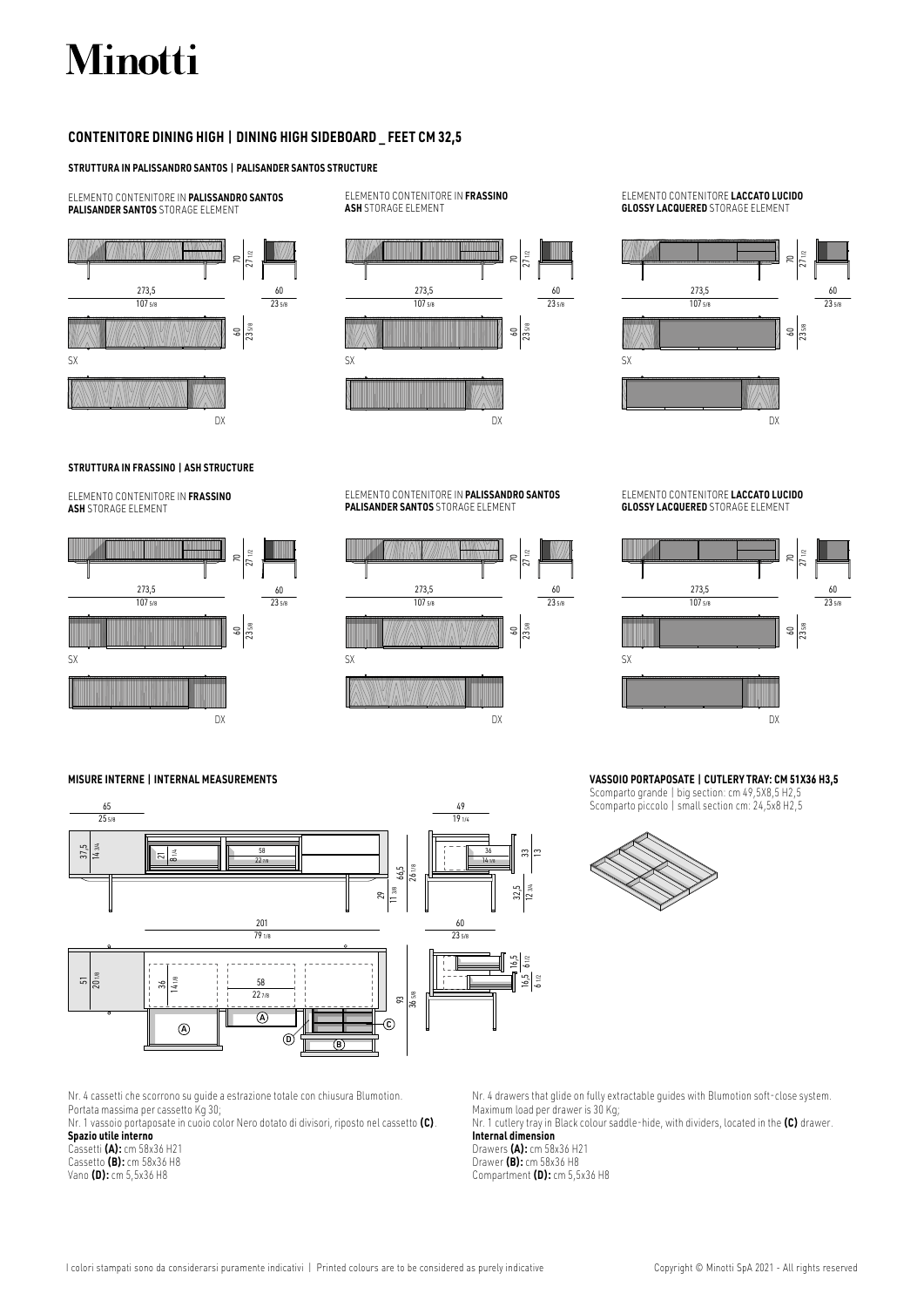## **CONTENITORE DINING LOW | DINING LOW SIDEBOARD \_ FEET CM 22**

## **STRUTTURA IN PALISSANDRO SANTOS | PALISANDER SANTOS STRUCTURE**

ELEMENTO CONTENITORE IN **PALISSANDRO SANTOS PALISANDER SANTOS** STORAGE ELEMENT



ELEMENTO CONTENITORE IN **FRASSINO ASH** STORAGE ELEMENT



## ELEMENTO CONTENITORE **LACCATO LUCIDO GLOSSY LACQUERED** STORAGE ELEMENT



## **STRUTTURA IN FRASSINO | ASH STRUCTURE**

ELEMENTO CONTENITORE IN **FRASSINO ASH** STORAGE ELEMENT



### ELEMENTO CONTENITORE IN **PALISSANDRO SANTOS PALISANDER SANTOS** STORAGE ELEMENT



ELEMENTO CONTENITORE **LACCATO LUCIDO GLOSSY LACQUERED** STORAGE ELEMENT



## **VASSOIO PORTAPOSATE | CUTLERY TRAY: CM 51X36 H3,5**

Scomparto grande | big section: cm 49,5X8,5 H2,5 Scomparto piccolo | small section: cm 24,5x8 H2,5



**MISURE INTERNE | INTERNAL MEASUREMENTS**



Nr. 4 cassetti che scorrono su guide a estrazione totale con chiusura Blumotion. Portata massima per cassetto Kg 30;

Nr. 1 vassoio portaposate in cuoio color Nero dotato di divisori, riposto nel cassetto **(C)**. **Spazio utile interno**

Cassetti **(A):** cm 58x36 H31,5 Cassetto **(B):** cm 58x36 H13 Vano **(D):** cm 5,5x36 H11,5

Nr. 4 drawers that glide on fully extractable guides with Blumotion soft-close system. Maximum load per drawer is 30 Kg;

Nr. 1 cutlery tray in Black colour saddle-hide, with dividers, located in the **(C)** drawer. **Internal dimension**

Drawers **(A):** cm 58x36 H31,5 Drawer **(B):** cm 58x36 H13 Compartment **(D):** cm 5,5x36 H11,5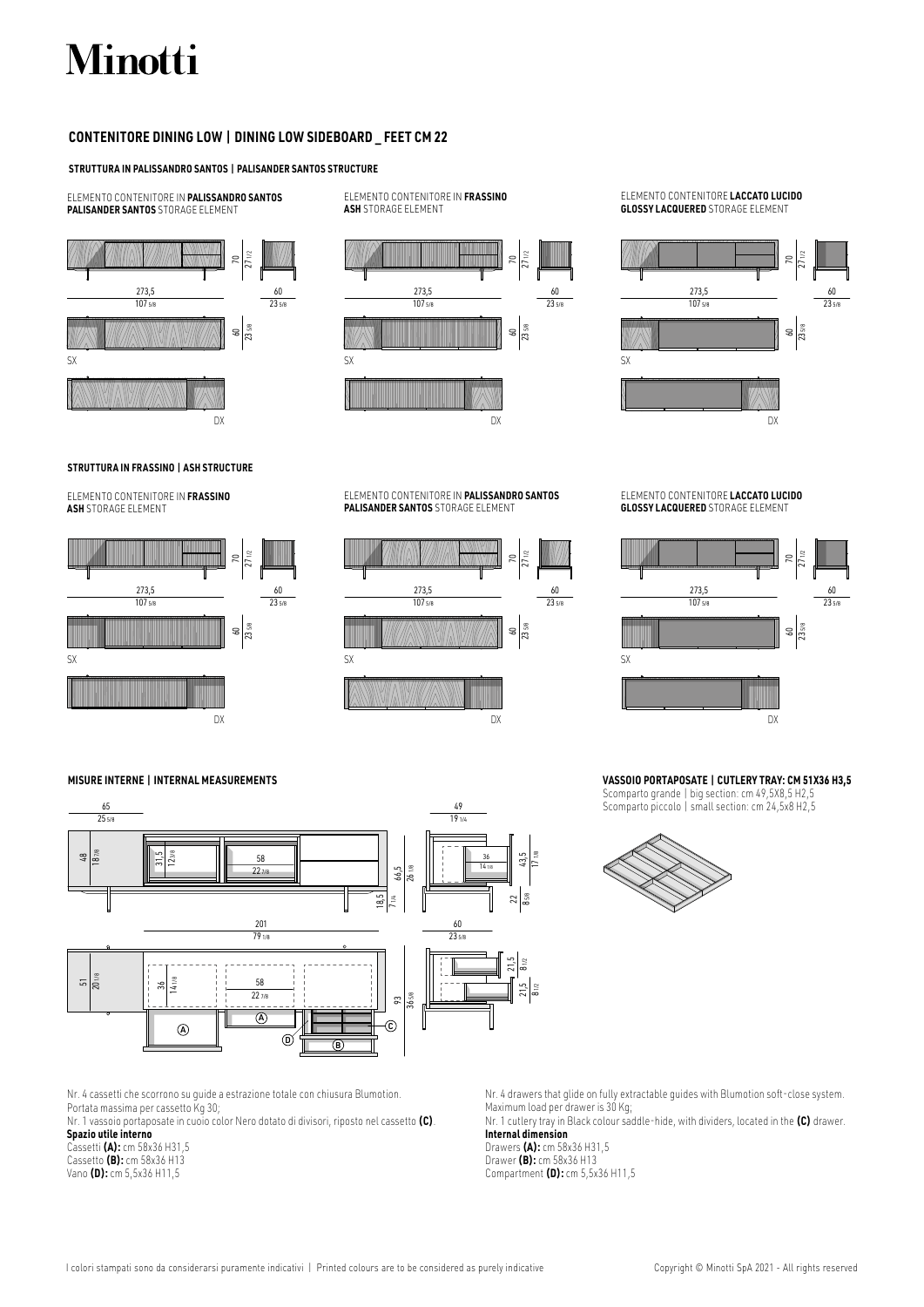## **CONTENITORE LIVING/TV | LIVING/TV SIDEBOARD**

## **STRUTTURA IN PALISSANDRO SANTOS | PALISANDER SANTOS STRUCTURE**

ELEMENTO CONTENITORE IN **PALISSANDRO SANTOS PALISANDER SANTOS** STORAGE ELEMENT

48,5 |<br>9 1/8 60 23 5/8 273,5  $\frac{1}{1075}$ 60 23 5/8 SX DX

ELEMENTO CONTENITORE IN **FRASSINO ASH** STORAGE ELEMENT



ELEMENTO CONTENITORE IN **PALISSANDRO SANTOS PALISANDER SANTOS** STORAGE ELEMENT

## ELEMENTO CONTENITORE **LACCATO LUCIDO GLOSSY LACQUERED** STORAGE ELEMENT



## **STRUTTURA IN FRASSINO | ASH STRUCTURE**

ELEMENTO CONTENITORE IN **FRASSINO ASH** STORAGE ELEMENT





ELEMENTO CONTENITORE **LACCATO LUCIDO GLOSSY LACQUERED** STORAGE ELEMENT



**MISURE INTERNE | INTERNAL MEASUREMENTS**



Nr. 2 cassetti che scorrono su guide a estrazione totale con chiusura Blumotion. Portata massima per cassetto Kg 30.

**Spazio utile interno cassetti** cm 80x36 H11

Nr. 2 drawers that glide on fully extractable guides with Blumotion soft-close system. Maximum load per drawer is 30 Kg. **Drawers internal dimension** cm 80x36 H11

I colori stampati sono da considerarsi puramente indicativi | Printed colours are to be considered as purely indicative Copyright © Minotti SpA 2021 - All rights reserved